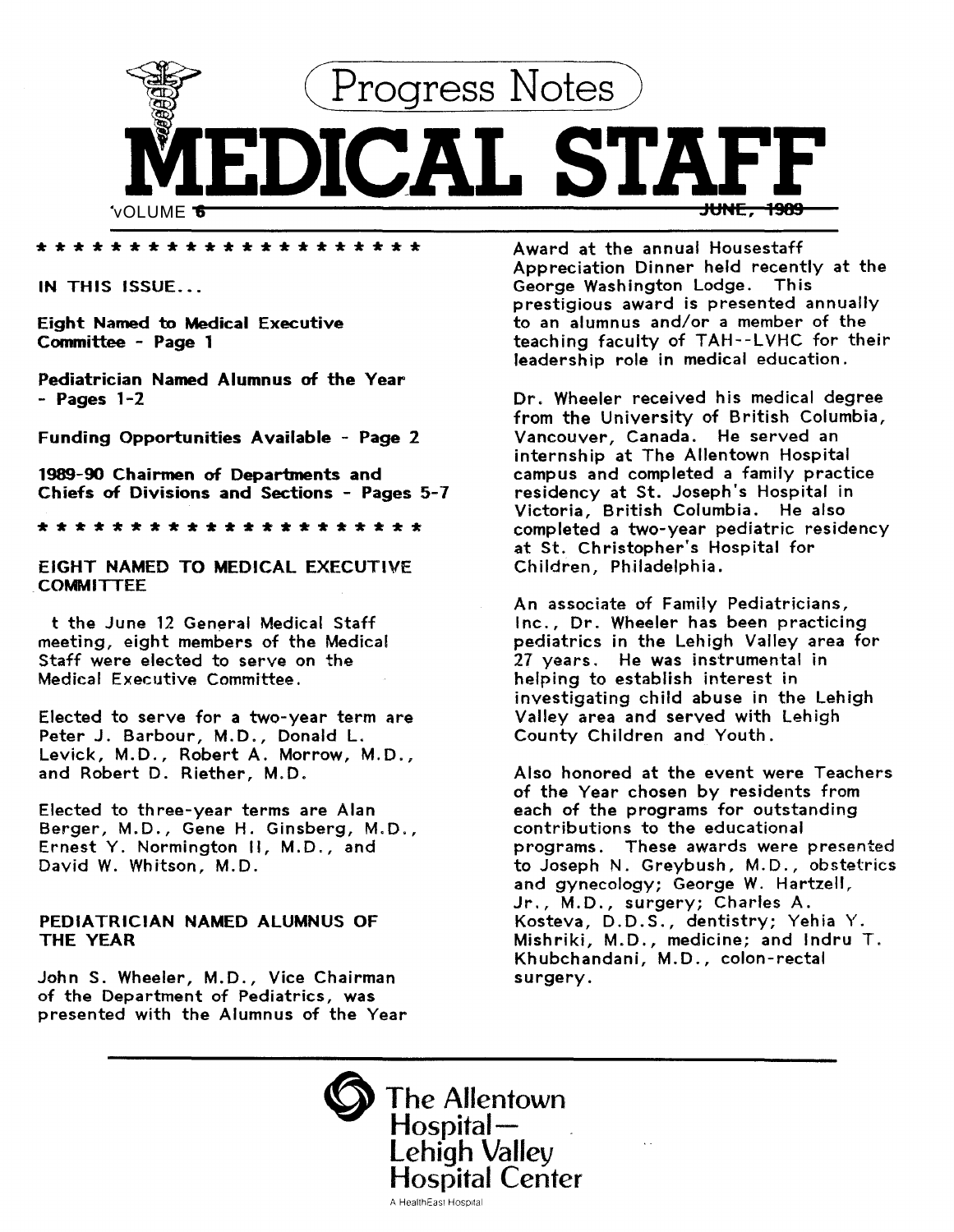The Paul R. Bosanac, M.D. Research Award, provided by the Dorothy Rider Pool Health Care Trust to encourage and recognize residents in scientific investigation, was presented to Richard C. Boorse, M.D., surgical resident, for his paper titled "Predicting Axillary Nodal Metastases in Patients with T Breast Carcinoma."

Gary T. Verazin, M.D., chief surgical resident, was presented the E. John Stahler, M.D. Resident Award for his excellence in clinical surgery.

### RADIOLOGY REQUESTS MEDICAL STAFF ASSISTANCE

The Health Care Financing Administration and Medicare now require radiologists to put diagnostic codes on all claims for service. It is, therefore, necessary for the Medical Staff to give pertinent information on the request forms in order to allow Radiology to do this coding. Terms such as "routine pre-op," "rule out pneumonia," "daily times three," etc., are no longer acceptable. It is now more appropriate to list a definitive diagnosis or significant symptoms for which the study is being done.

Your cooperation in this matter will be greatly appreciated by the radiologists and will in turn be a valuable asset in your patients' diagnostic work-ups.

If you have any questions regarding this matter, please call Michael H. Geller, M.D., Chairman-Elect, Department of Radiology and Diagnostic Medical Imaging, at 776-8088.

#### CONGRATULATIONS!

Gregg T. Frey, D.D.S., recently became certified as a Diplomate of the American Board of Orthodontics.

Geoffrey G. Hallock, M.D., recently passed the first Board examination and received his certificate in added qualifications in surgery of the hand.

.John G. Steciw, D. M.D., recently became certified as a Diplomate of the American Board of Orthodontics.

#### FUNDING OPPORTUNITIES AVAILABLE

According to reliable sources, there are an estimated \$41 billion available in foundation and corporate grants. Following are a few of the foundations and corporations with available grants.

The National Institute of Alcohol, Drug Abuse, and Mental Health is funding grants from \$5,000 to \$50,000 to support conferences for the purpose of coordinating, exchanging, and disseminating information to prevent alcohol and other drug abuse. Proposal due dates are November 15, 1989 and April 15, 1990.

The Department of Health and Human Services funds National Health Promotion Project Grants for projects intended to educate the public about environmental, occupational, societal, and behavioral factors which affect health in order that individuals may make informed decisions about health- related behavior. For more information on either of these grants, contact Meredith Pratt in the Research Department at 776-8289.

The John A. Hartford Foundation is currently funding two areas -- health care cost and quality; and aging and health. Grants range from \$50,000 to \$250,000.

The Kresge Foundation funds grants to institutions of higher education, health care, and long-term care for construction, renovation, purchase of major capital equipment, and the acquisition of real estate. Funds vary with each project. For more information on either of these two grants, contact Susan Hoffman in the HealthEast Development Office at 778-9803.

#### DISASTER PLAN REVISED

A copy of the revised hospital Disaster Plan, including staff assignments for members of the Medical Staff and House Staff officers, is available in the Doctors' Lounge at both campuses .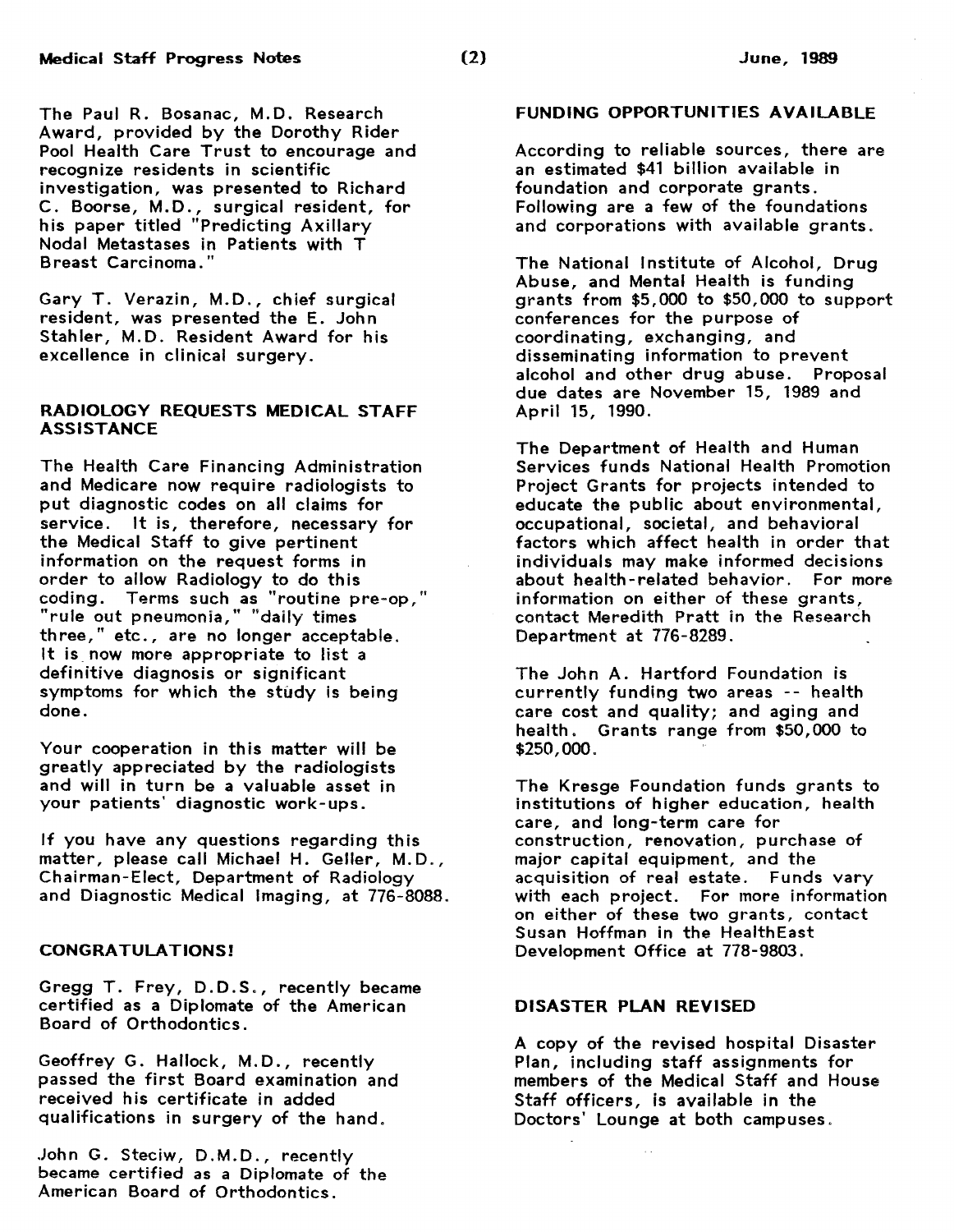### LABORATORY NEWS

~eminder for Ordering of Aminoglycoside Levels

Trough - 60 minutes before next dose

Peak - 60 minutes after IM administration or 60 minutes after an IV infusion is started assuming a 30 minute infusion time

Preferably peaks and troughs should be ordered after the third dose assuming the dosing interval to be the standard 8 or 12 hours. If the third dose occurs at midnight, however, wait to order levels until after the fourth dose. The laboratory does not collect nor determine aminoglycoside levels on the 11 p.m. to 7 a.m. shift.

#### Correction to Outpatient Laboratory Hours

The operating hours for the outpatient laboratory located on the ground floor at the LVHC campus were incorrectly listed 'n the May issue of Medical Staff. Progress Notes. The correct hours of operation are Monday and Thursday, 8 a.m. to 7 p.m., Tuesday, Wednesday, and Friday, 8 a.m. to 4 p.m., and Saturday, 8 a.m. to noon.

## YEARBOOK OF STAFF PUBLICATIONS

In response to many inquiries received during the past year, the Research Department will be compiling a yearbook of publications by employees and medical staff of TAH--LVHC.

In an effort to make the yearbook as complete and accurate as possible, the Research Department is requesting a reprint or citation of all TAH--LVHC employee and medical staff publications which meet the following two criteria: the article is medical/scientific oriented, and the article was published in a refereed journal dating between January 1986 and December 1988.

Deadline for submission of reprints and citations is July 3, 1989. For more information, contact Beshia Lee in the Research Department at 776-8889.

### PUBLICATIONS, PAPERS AND PRESENTATIONS

Geoffrey G. Hallock, M.D., Michael Rhodes, M.D., and David B. Sussman, M.D., co-authored an article which was recently published in the Journal of Trauma. The article, "Lower Limb Salvage with Autoclaved Autogenous Tibial Diaphysis: Case Report," reported an unusual case of bone grafting combining the patient's own extruded tibia covered by a microsurgical muscle transfer.

John A. Altobelli, M.D., and Geoffrey G. Hallock, M.D., co-authored an article titled "Polyglactin 910 Mesh for Support of the Donor Defect of the Doublepedicled Rectus Abdominis Musculocutaneous Flap," which was published in the April, 1989 issue of Annals of Plastic Surgery.

Additionally, Dr. Hallock authored two articles which were published in the April, 1989 issue of Plastic and Reconstructive Surgery. The articles included "Free-flap Coverage of the Exposed Achilles Tendon" and "Extended Applications of the Carbon Dioxide Laser for Skin Deepithelialization."

Two articles, authored by Indru T. Khubchandani, M.D., were recently published in national publications. "Sequelae of Internal Sphincterotomy for Chronic Fissure in Ano" was published in the May, 1989 issue of The British Journal of Surgery. "Current Status of lleorectal Anastomosis for Inflammatory Bowel Disease" was published in the May, 1989 issue of Diseases of the Colon and Rectum.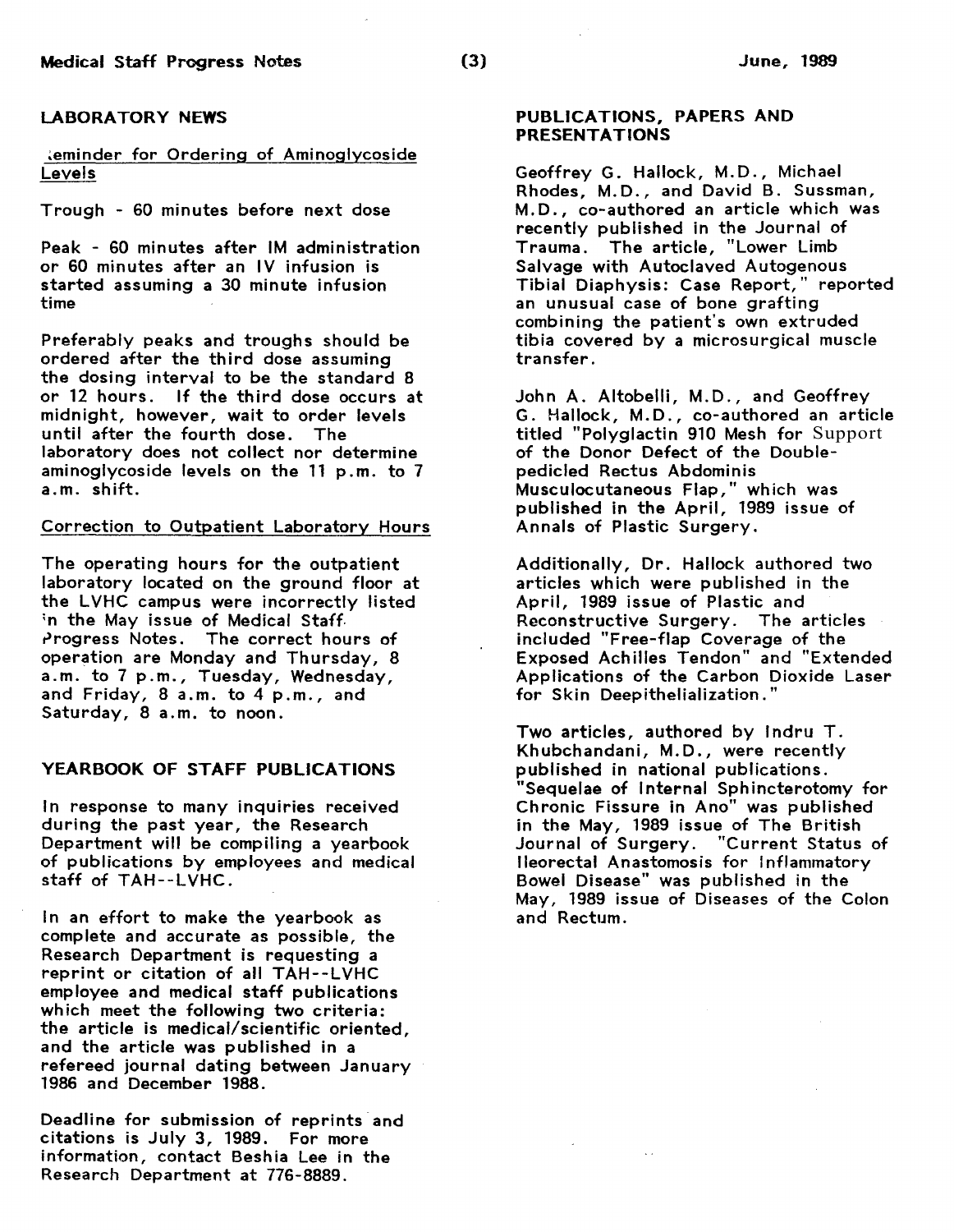### UPCOMING CONFERENCES AND SEMINARS

## Department of Pediatrics Conferences

"Lead Intoxication" will be presented by Richard Ruetter, M.D., Director of Pediatric Outpatient, Monmouth Medical Center, on Friday, June 23, at noon in the Auditorium at TAH campus.

For more information, contact Beverly Humphrey in the Department of Pediatrics at 778-2540.

## NEW ADDRESS FOR PENNSYLVANIA BLUE SHIELD

The U.S. Postal Service has given Pennsylvania Blue Shield its own zip code -- 17089. This unique zip code allows the large volume of mail to be delivered faster than ever before.

In addition to the zip code change, the Post Office Box numbers have all been updated to six digits. · You may begin using the new address as soon as possible. Following is a list of the most frequently used P .0. Box numbers and their corresponding nine-digit zip codes.

If Submitting:/New P.O. Box/New Zip+ 4

Medical-surgical claims/890062/17089-0062 Dental claims/890400/17089-0400

- Vision claims/890500/17089-0500
- Customer Service (med-surg inquiries)/ 898847/17089-8847
- Customer Service (dental, FEP, and 65 Special inquires)/898856/17089-8856
- Precertification Center/898125/17089-8125 U.S. Air Dental claims and inquiries/
- 898807/17089-8807
- HERCO claims/898816/17089-8816
- Piedmont Dental claims/898824/17089-8824
- Boeing Helicopter claims/898832/17089-8832 Philadelphia Board of Education inquiries/ 898844/17089-8844
- Philadelphia Board of Education claims/ 898843/17089-8843
- Provider Information Management/898842/ 17089-8842
- Cashier (for returned funds) /898820/ 17089-8820
- K -Mart clairns/898852/17089-8852

### WHO'S NEW

The Who's New section of Medical Staff Progress Notes contains an update of new appointments, address changes, newly approved privileges, etc. This has replaced the monthly "All Concerned" bulletins which notified all hospital departments of these changes. Please remember that each department or unit is responsible for updating its directory, rolodexes, and approved privilege rosters.

### ADDRESS CHANGES

Leo J. Hastings, Jr., M.D. 401 N. 17th Street Suite 213 Allentown, PA 18104 (215) 432-6932

James J. Martin, M.D. Northern Lehigh Medical Center Route 145 and Spruce Street<br>Walnutport, PA 18088 Walnutport, PA (215) 767-4000

John F. Mitchell, M.D. 1259 S. Cedar Crest Blvd. Allentown, PA 18103

Kenneth D. Truscott, Jr., M.D. Zionsville Family Practice Routes 29 and 100 Old Zionsville, PA 18068 (215) 965-9100

#### PRACTICE NAME CHANGE

From Mclean and Frey, Orthodontists, P.C. to Gregg T. Frey, D.D.S., P.C.

### 

Medical Staff Progress Notes is published monthly to inform TAH--LVHC Medical Staff and employees of important issues concerning the Medical Staff. Articles should be submitted to Janet M. Laudenslager, Medical Affairs Office, TAH Campus, by the first of each month~ AAAAAAAAAAAAAA~AAAAAAAAAAAAAAAAAAAAAAAAk£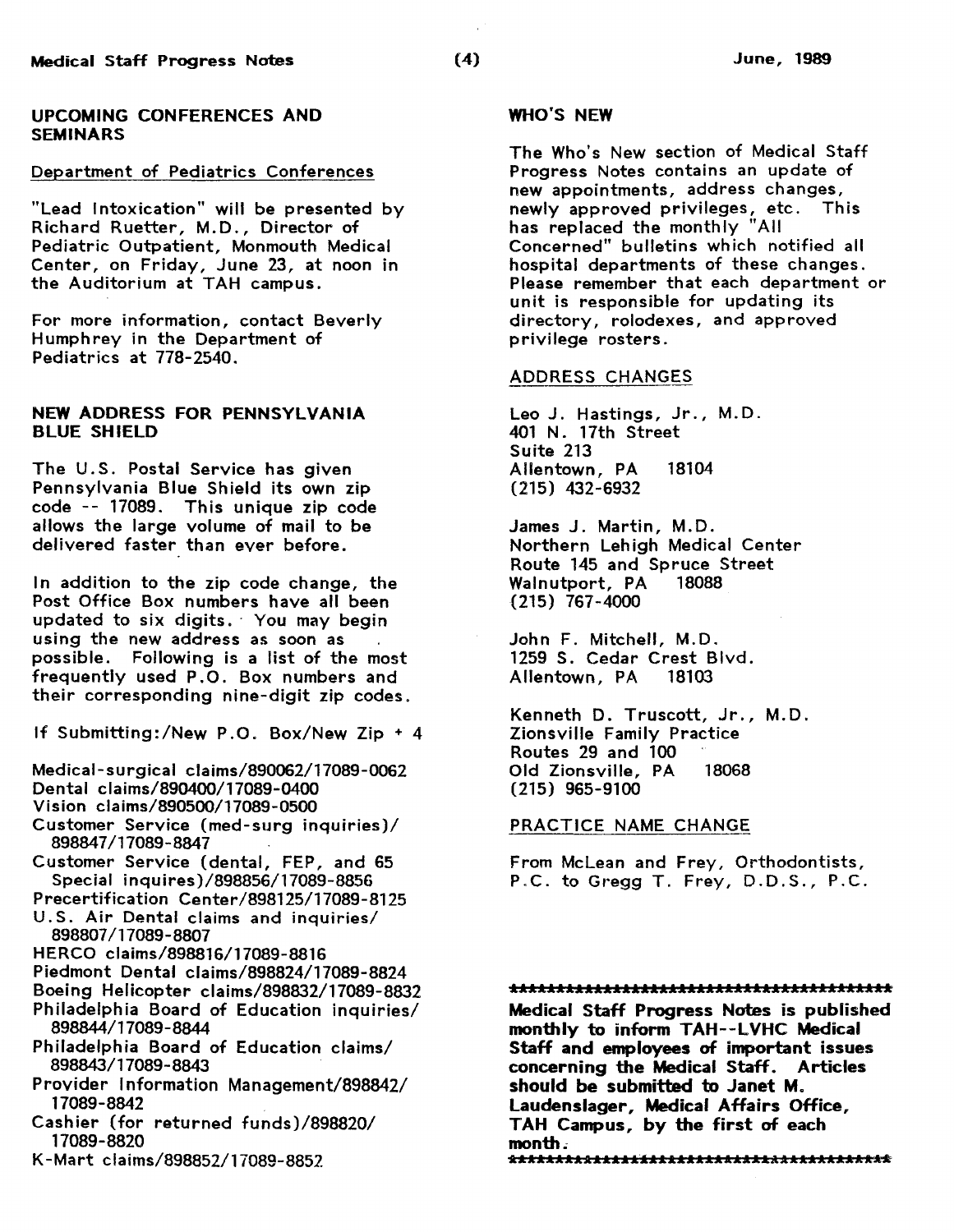## THE ALLENTOWN HOSPITAL--LEHIGH VALLEY HOSPITAL CENTER A HealthEast Hospital

''

# Chairmen of Departments and Chiefs of Divisions and Sections 1989-1990

#### MEDICAL STAFF OFFICERS

L.

| President                                        | Charles J. Scagliotti, MD                                       | $01/01/89 - 06/30/90$                      |
|--------------------------------------------------|-----------------------------------------------------------------|--------------------------------------------|
| <b>President Elect</b>                           |                                                                 | $01/01/89 - 06/30/90$                      |
| Secretary/Treasurer                              | Ronald A. Lutz, MD                                              | $07/01/89 - 06/30/90$                      |
| <b>ANESTHESIOLOGY</b>                            | Ramon Deeb, MD<br>Samuel M. Lerner, MD                          | Chairman<br>Vice Chairman                  |
| <b>DENTISTRY</b>                                 | John S. Ziegler, DDS<br>Laurence D. Popowich, DDS Vice Chairman | Chairman                                   |
| Divisions/Sections                               | Chiefs                                                          |                                            |
| <b>Endodontics</b>                               | Mark Eisner, DMD                                                |                                            |
| General Dentistry                                | Charles A. Kosteva, DDS                                         |                                            |
| Oral Surgery                                     | Ronald DiLeo, DDS                                               |                                            |
| Orthodontics                                     | Sara Karabasz, DMD                                              |                                            |
| <b>Pedodontics</b>                               | Hugh J. O'Donnell, DDS                                          |                                            |
| Periodontics                                     | Thomas J. McKee, DMD                                            |                                            |
| Prostodontics                                    | Peter T. Davis, DDS                                             |                                            |
| Special Care                                     | Russel S. Bleiler, DDS                                          |                                            |
| <b>Residency Program</b>                         | Dominic P. Lu, DDS<br>Shirley A. Nylund, DMD                    | Program Director<br>Asst. Program Director |
| <b>EMERGENCY MEDICINE</b>                        | Ronald A. Lutz, MD<br>Henry Kurusz, MD                          | Chairman<br>Vice Chairman                  |
| Divisions/Sections                               | Chiefs                                                          |                                            |
| <b>Emergency Medicine</b>                        | Ronald A. Lutz, MD                                              |                                            |
| Prehospital Emergency<br><b>Medical Services</b> | George E. Moerkirk, MD                                          |                                            |

 $\label{eq:2.1} \frac{d\mathbf{r}}{d\mathbf{r}} = \frac{1}{2\pi}\left(\frac{d\mathbf{r}}{d\mathbf{r}}\right)^2.$ 

 $\ddot{\phantom{a}}$ 

 $\mathcal{L}$ 

 $\overline{\phantom{a}}$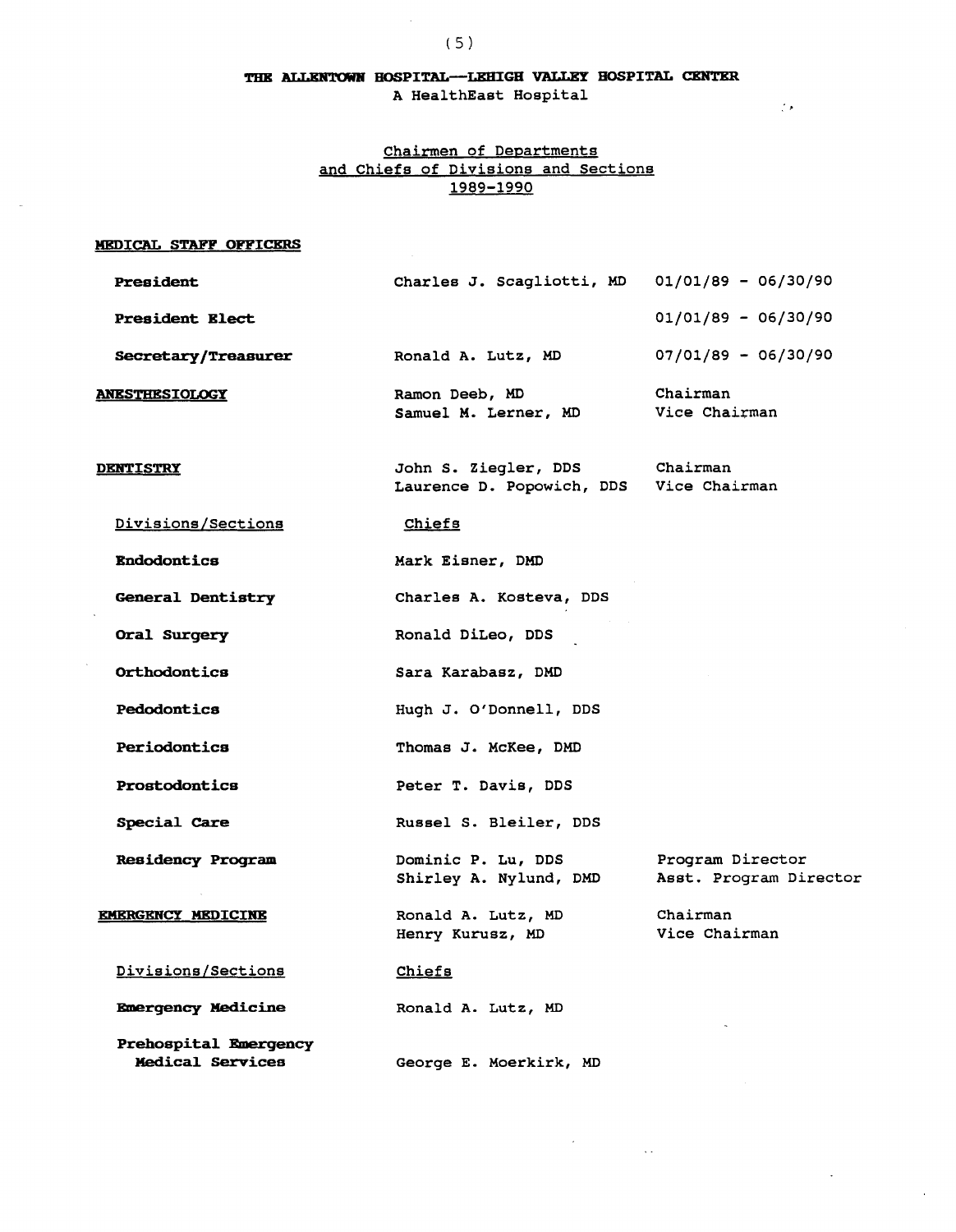Chairman/Chiefs Page Two

 $\mathbb{R}^2$ 

| <b>MEDICINE</b>                                                                                                                                                                                                                             | John P. Fitzgibbons, MD<br>Yehia Y. Mishriki, MD<br>Mark H. Mishkin, MD                                                                                                                                                   | Chairman<br>Vice Chairman/<br>Program Director<br>Student Mentor |
|---------------------------------------------------------------------------------------------------------------------------------------------------------------------------------------------------------------------------------------------|---------------------------------------------------------------------------------------------------------------------------------------------------------------------------------------------------------------------------|------------------------------------------------------------------|
| <b>Chief Medical Residents</b>                                                                                                                                                                                                              | Diane Saldukas, MD                                                                                                                                                                                                        |                                                                  |
| Divisions/Sections                                                                                                                                                                                                                          | Chiefs                                                                                                                                                                                                                    | Associate Chief                                                  |
| Dermatology                                                                                                                                                                                                                                 | Arthur C. Sosis, MD                                                                                                                                                                                                       |                                                                  |
| <b>Family Practice</b><br>Home Care                                                                                                                                                                                                         | Howard A. Silverman, MD                                                                                                                                                                                                   | Dale T. Bowen, MD<br>Fred D. Fister, MD                          |
| Internal Medicine<br>Allergy<br>Cardiology<br>Endocrinology/Metabolism<br>Gastroenterology<br>General Internal Medicine<br>Hematology/Medical Oncology Robert M. Post, MD<br>Infectious Diseases<br>Nephrology<br>Pulmonary<br>Rheumatology | William A. Tuffiash, MD<br>D. Lynn Morris, MD<br>Larry N. Merkle, MD<br>Carl F. D'Angelo, MD<br>David M. Caccese, MD<br>Luther V. Rhodes, III, MD<br>Joseph C. Guzzo, MD<br>Joseph E. Vincent, MD<br>Albert D. Abrams, MD | Robert J. Oriel, MD<br>Charles A. Gordon, MD                     |
| <b>Neurology</b>                                                                                                                                                                                                                            | H. Donald Wills, MD                                                                                                                                                                                                       | Peter J. Barbour, MD                                             |
| Physical Medicine<br>and Rehabilitation                                                                                                                                                                                                     | Christopher C. Lynch, MD                                                                                                                                                                                                  | Joseph J. Grassi, MD                                             |
| OBSTETRICS AND GYNECOLOGY                                                                                                                                                                                                                   | Sze-ya Yeh, MD<br>Stanley Snyder, MD                                                                                                                                                                                      | Chairman<br>Vice Chairman                                        |
| <b>PATHOLOGY</b>                                                                                                                                                                                                                            | John J. Shane, MD<br>Raymond A. Rachman, MD                                                                                                                                                                               | Chairman<br>Vice Chairman                                        |
| <b>PEDIATRICS</b>                                                                                                                                                                                                                           | Russell B. Puschak, MD<br>Martin Misenhimer, MD                                                                                                                                                                           | Chairman<br>Vice Chairman                                        |
| <b>PSYCHIATRY</b>                                                                                                                                                                                                                           | Clifford H. Schilke, MD<br>Susan D. Wiley, MD                                                                                                                                                                             | Acting Chairman<br>Vice Chairman                                 |
| <b>RADIOLOGY/DIAGNOSTIC</b><br><b>MEDICAL IMAGING</b>                                                                                                                                                                                       | Michael H. Geller, MD<br>Walter J. Dex, MD                                                                                                                                                                                | Chairman<br>Vice Chairman                                        |
| Divisions/Sections                                                                                                                                                                                                                          | Chiefs                                                                                                                                                                                                                    |                                                                  |
| Diagnostic Radiology                                                                                                                                                                                                                        | Michael H. Geller, MD                                                                                                                                                                                                     |                                                                  |
|                                                                                                                                                                                                                                             |                                                                                                                                                                                                                           |                                                                  |

 $\langle f | \pmb{\star} \rangle$ 

l.

 $\mathcal{L}_{\text{max}}$ 

 $\epsilon$